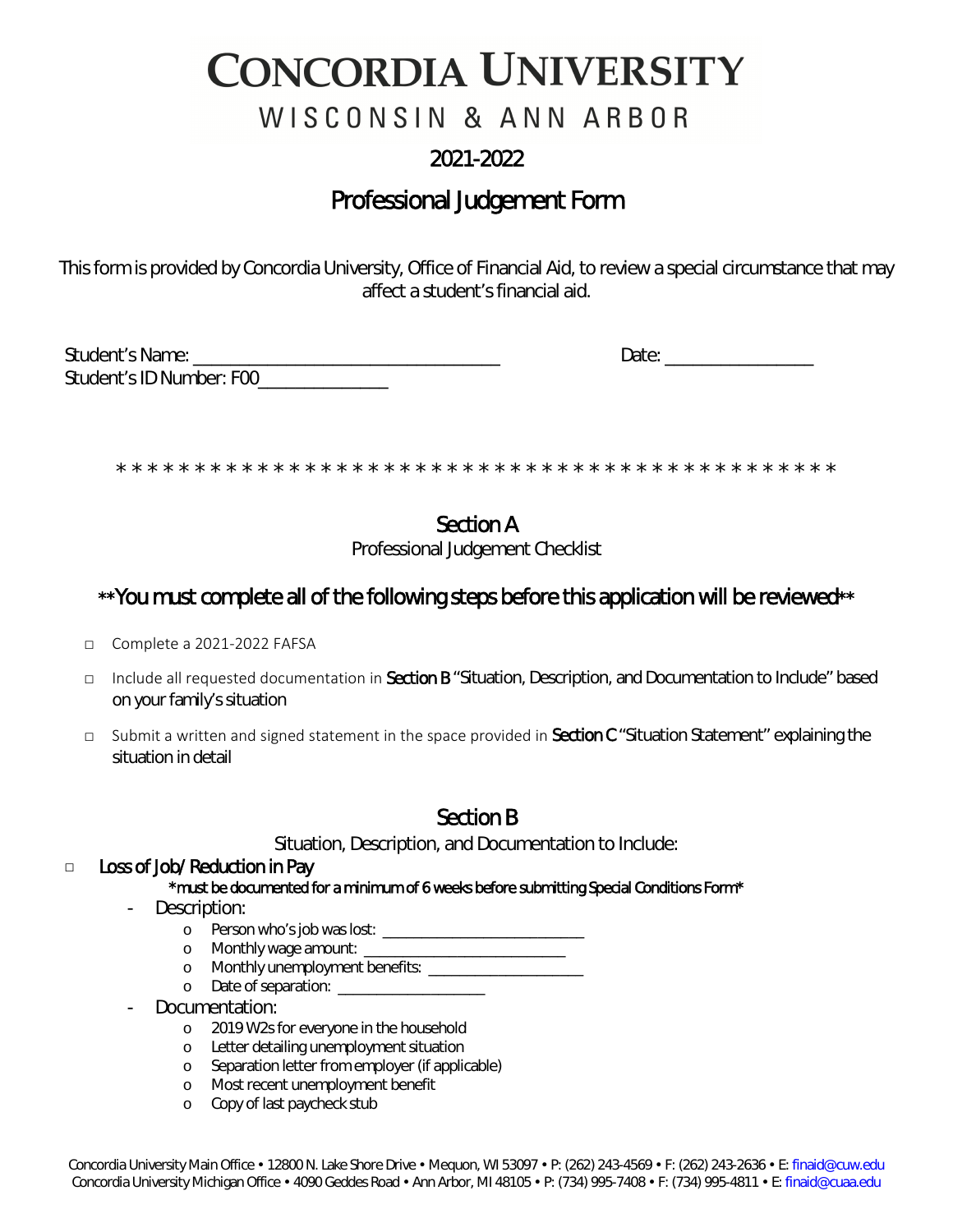## **CONCORDIA UNIVERSITY** WISCONSIN & ANN ARBOR

#### □ Medical Expenses

- Description:
	- o Excessive uninsured medical costs for any family member included on FAFSA
	- o Actual out of pocket costs from August 2020 to May 2021: \_\_\_\_\_\_\_\_\_\_\_\_\_\_\_\_\_\_\_\_\_
	- o Anticipated out of pocket costs from August 2021 to May 2022: \_\_\_\_\_\_\_\_\_\_\_\_\_\_\_\_
- Documentation:
	- o Letter detailing situation please be specific and include dates
	- o Documentation of amount paid out of pocket
		- Please include bills/explanation of benefits as proof of costs
	- o Concordia University's Medical Itemization Form

#### □ Marriage

- Description:
	- o Includes parents of a dependent student OR the student if he/she is independent
	- o Date married in 2021: \_\_\_\_\_\_\_\_\_\_\_\_\_\_\_\_
- Documentation:
	- o 2019 W2s for everyone in the household
	- o Signed Tax Return Transcripts 2019 from both student and spouse
	- o Marriage license

#### □ Divorce/separation

- Description:
	- o Includes parents of a dependent student OR the student if he/she is independent
	- o Date of divorce/separation: \_\_\_\_\_\_\_\_\_\_\_\_\_\_
- Documentation:
	- o 2019 W2s for everyone in the household
	- o Divorce decree/separation agreement

#### □ Death in the family

- Description:
	- o This includes any family member who was originally included on FAFSA
- Documentation:
	- o 2019 W2s for everyone in the household
	- o Official documentation
		- Include death certificate

#### □ Private school cost

- Description:
	- o This includes only K-12 tuition costs for private schools for persons other than the student who are a part of the family identified on FAFSA
	- o Actual costs for all applicable children for the school year 2021-2022: \_\_\_\_\_\_\_\_\_\_\_\_\_\_\_\_
- Documentation:
	- o Official documentation to support the above statement (e.g. bills, statements, etc.)

#### □ Loss/reduction of untaxed income

- Description:
	- o This includes social security; child support, etc.
	- o Describe benefit: \_\_\_\_\_\_\_\_\_\_\_\_\_\_\_\_\_\_\_\_\_
	- o 2020 Actual amount received:
	- o 2021 Estimated amount to receive:
- Documentation:
	- o 2019 W2s for everyone in the household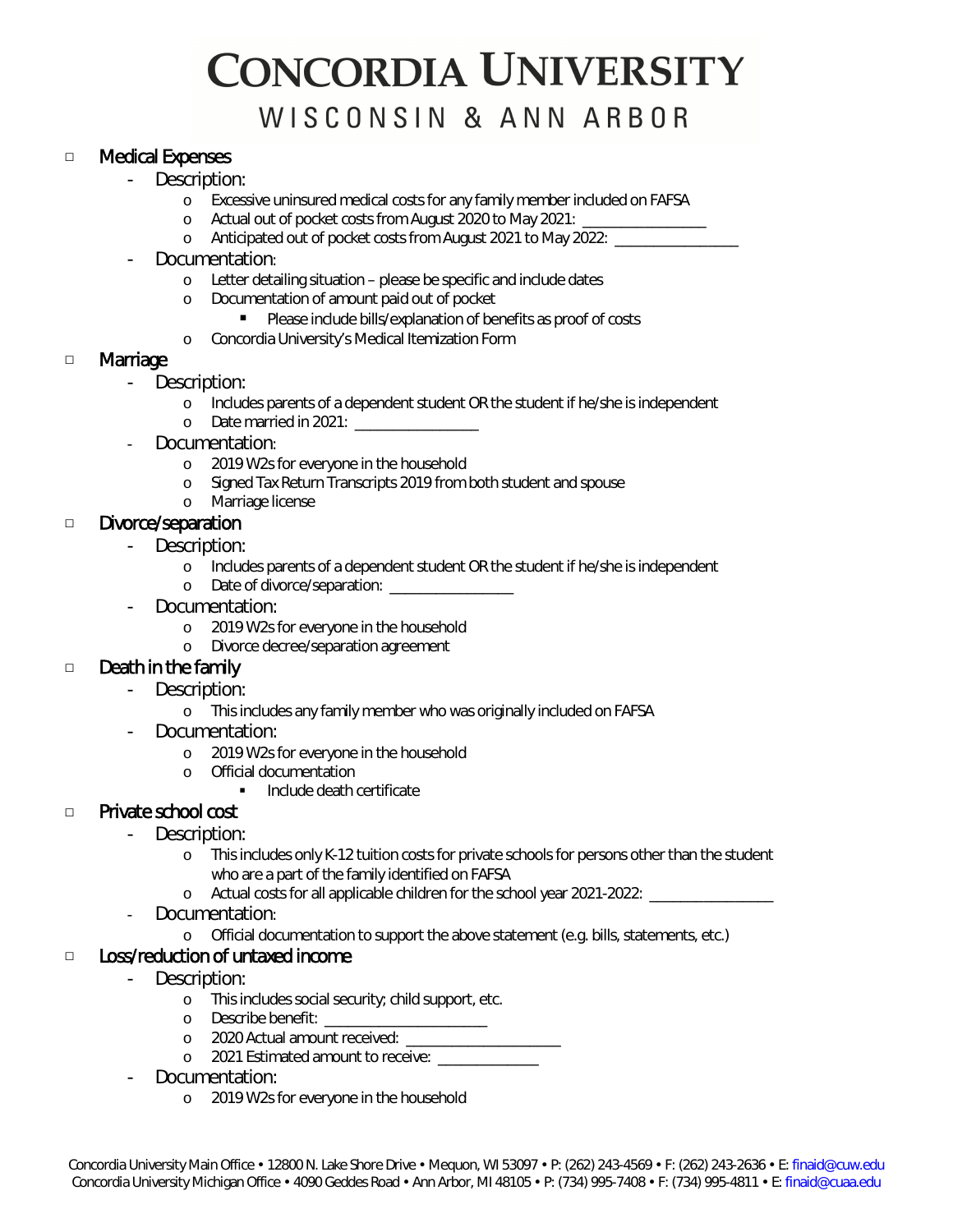# **CONCORDIA UNIVERSITY** WISCONSIN & ANN ARBOR

o Official documentation to support the above statement

#### □ IRA Rollover

- Description:
	- o Funds included on FAFSA/taxes that don't reflect a withdraw from the IRA account but rather, a direct rollover for a new job
- Documentation:
	- o 2019 W2s for everyone in the household
	- o Letter detailing situation please be specific and include dates
	- o Official documentation
		- **Include Form 1099R**

#### □ One time gift

- Description:
	- o Reflected in 2019 tax return that will not reoccur
	- o Identify type of payment: \_\_\_\_\_\_\_\_\_\_\_\_\_\_\_\_\_\_
- Documentation:
	- o 2019 W2s for everyone in the household
	- o Official documentation to support the above statement

(Continued on back)